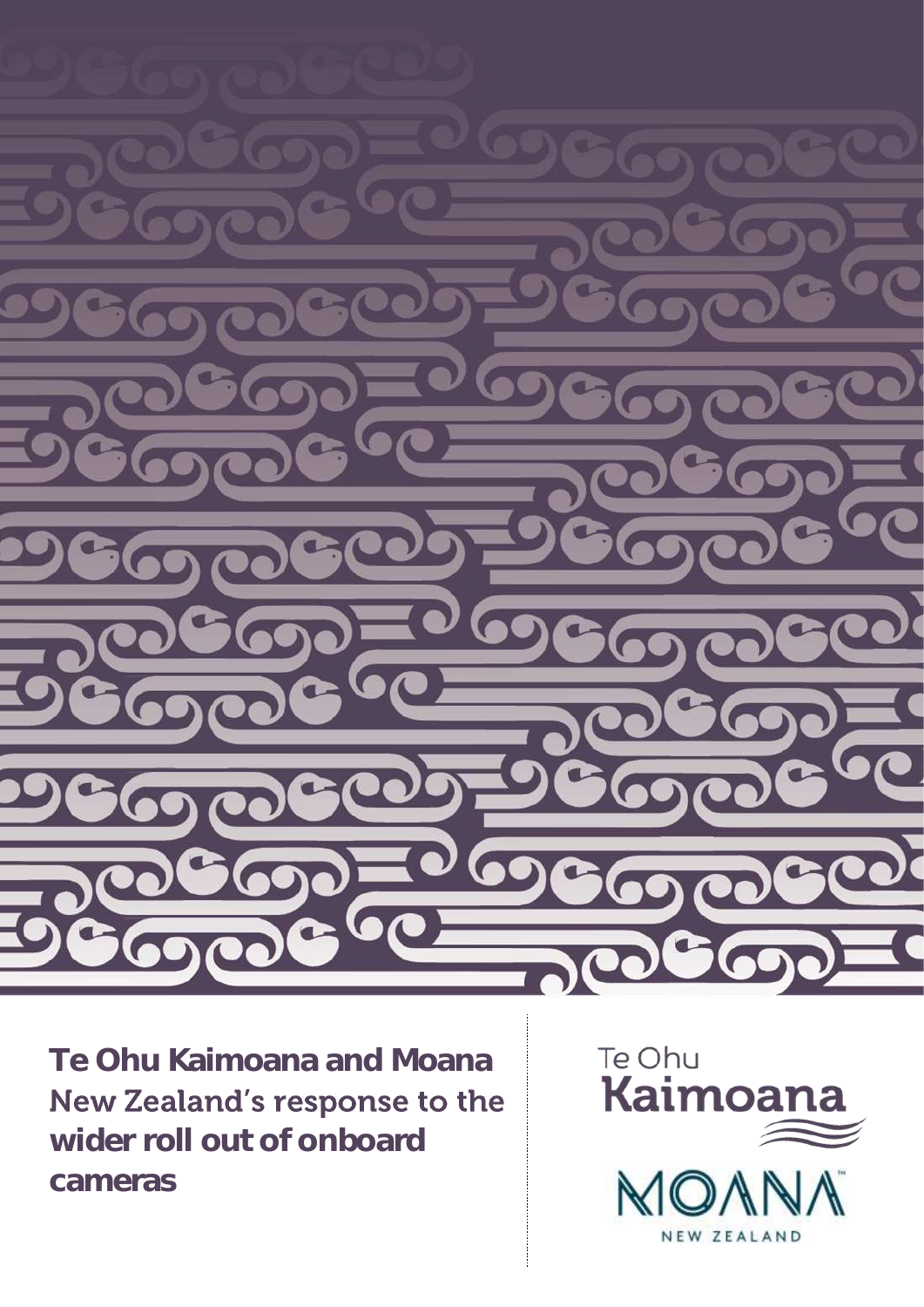# This is Te Ohu Kaimoana and Moana New Zealand's response to the wider rollout of onboard cameras

- 1. This document provides our comments to the proposed wider rollout of onboard cameras. Our comments focus on the Government's approach to engagement with Māori and key issues that we have identified in the consultation document. We have discussed the proposal with Moana New Zealand and this response reflects a joint view between Te Ohu Kaimoana and Moana New Zealand.
- 2. Moana New Zealand holds both settlement and post-settlement assets arising out of the Fisheries Deed of Settlement 1992 (on behalf of Mandated Iwi Organisations and their Asset Holding Companies). Moana New Zealand has eight years of experience with operating cameras on boats, therefore we write from a place of experience of how this works in both an operational context and in ensuring the sustainable utilisation of fisheries resources.
- 3. We appreciate that in releasing the consultative proposals, the Government's expectations were that parties to the consultative process would respond by 13<sup>th</sup> December. However, during the consultation period, it became apparent that there would be slippage around linked Government-led processes and there was a lack of structure for meetings of the Technical Advisory Group that was formed to assist with the camera initiatives. We found this changing scene problematic to connect to and it became difficult, if not impossible, to have a structured conversation with so many moving parts. Hence our response falls outside the consultative timeline.
- 4. Further, we are uncomfortable with the camera agenda being entirely Government-led and lacking a sense of connectedness to the initiatives that have been put in place by Moana New Zealand, and the wider industry (such as in support of the tarakihi rebuild plan). While we have not managed to meet the imposed deadline for a response, we nevertheless seek an ongoing commitment to discuss our response prior to this initiative being further progressed.
- 5. In addition to the connections to the camera-related matters being problematic, this consultation is one of many ultimately contributing to an oceans reform agenda that is currently being fast-tracked by the Government. We find this "piecemeal" approach exhaustive as it allows little time to wānanga and test the merits and pitfalls of the proposals as a package. It does not allow the space to design an overarching framework that addresses the multifaceted impacts that affect the health of Tangaroa. We argue that this approach risks delivering minimal beneficial impact and exemplifies a top-down approach whereby the Government both sets the agenda and seeks to control rule development.
- 6. We support efforts to place a greater emphasis on ensuring sustainability while retaining the requirement to provide for utilisation. The definition of utilisation under the Fisheries Act speaks to an enabling rather than a top-down approach. Our experience is that there is a place for cameras in achieving that part of the purpose of the Act. However our view is that the proposal has underlying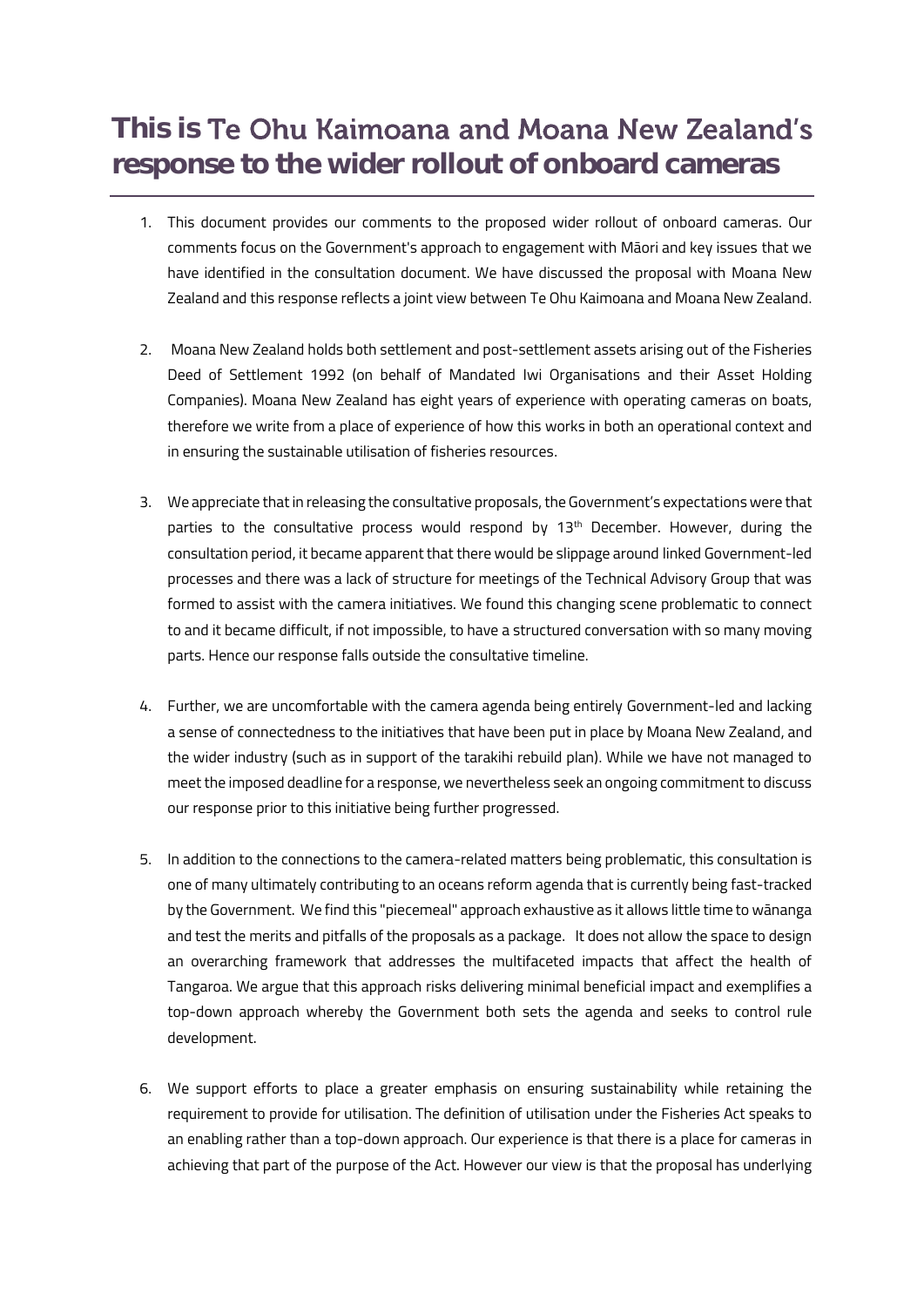issues that should be addressed before it can be progressed. The issues we have identified are as follows:

- The Government inadequately approach their statutory obligations to Māori by working with Regional Iwi Fisheries Fora, which are not representative of Māori interests under the Deed of Settlement
- There is a lack of evidence to support the basis for, and the costs and benefits of, the rollout
- The proposed changes to cost recovery contain policy changes which may not align with the broader cost recovery framework
- The additional \$10 million to fund the rollout will directly impact Māori and iwi quota owners.

We have also identified opportunities that could be realised if a broader approach is adopted by the Government:

- There is the opportunity to capitalise on the commitment and leadership within and across the Māori fishing industry through investment in technology that will provide greater assurance to iwi/hapū/whānau that operations are sustainable.
- The data gathered could be used to better inform management measures. In a way that aligns with our principles of data sovereignty.
- 7. In summary, a holistic and collaborative approach is required to ensure the sustainability and health of Tangaroa. This approach prioritises whanaungatanga and the relationships with our people as an extension of te taiao. We believe that such a short time frame to respond to multiple proposals does not allow the space to evaluate and critically analyse the relative merits and pitfalls that come with specific proposals.

# We base our advice on Te ha o Tangaroa kia ora ai tāua

- 8. The reciprocal relationship that Māori have with Tangaroa is underpinned by whakapapa. Protection of this relationship with Tangaroa is an inherent part of our identity as Māori. There are multiple facets to the relationship with Tangaroa, all of which are inherent parts of Māori identity. In a contemporary context, the management and protection of fisheries resources, as a facet of the relationship with Tangaroa, is expressed through our expression of kaitiakitanga and tino rangatiratanga. This relationship is enabled under Te Tiriti o Waitangi and articulated in the Deed of Settlement.
- 9. Te hā o Tangaroa kia ora ai tāua is an expression of the unique and lasting connection Māori have with the environment. It contains the principles we use to analyse and develop modern fisheries policy and other policies that may affect the rights of iwi under the Deed of Settlement. In essence,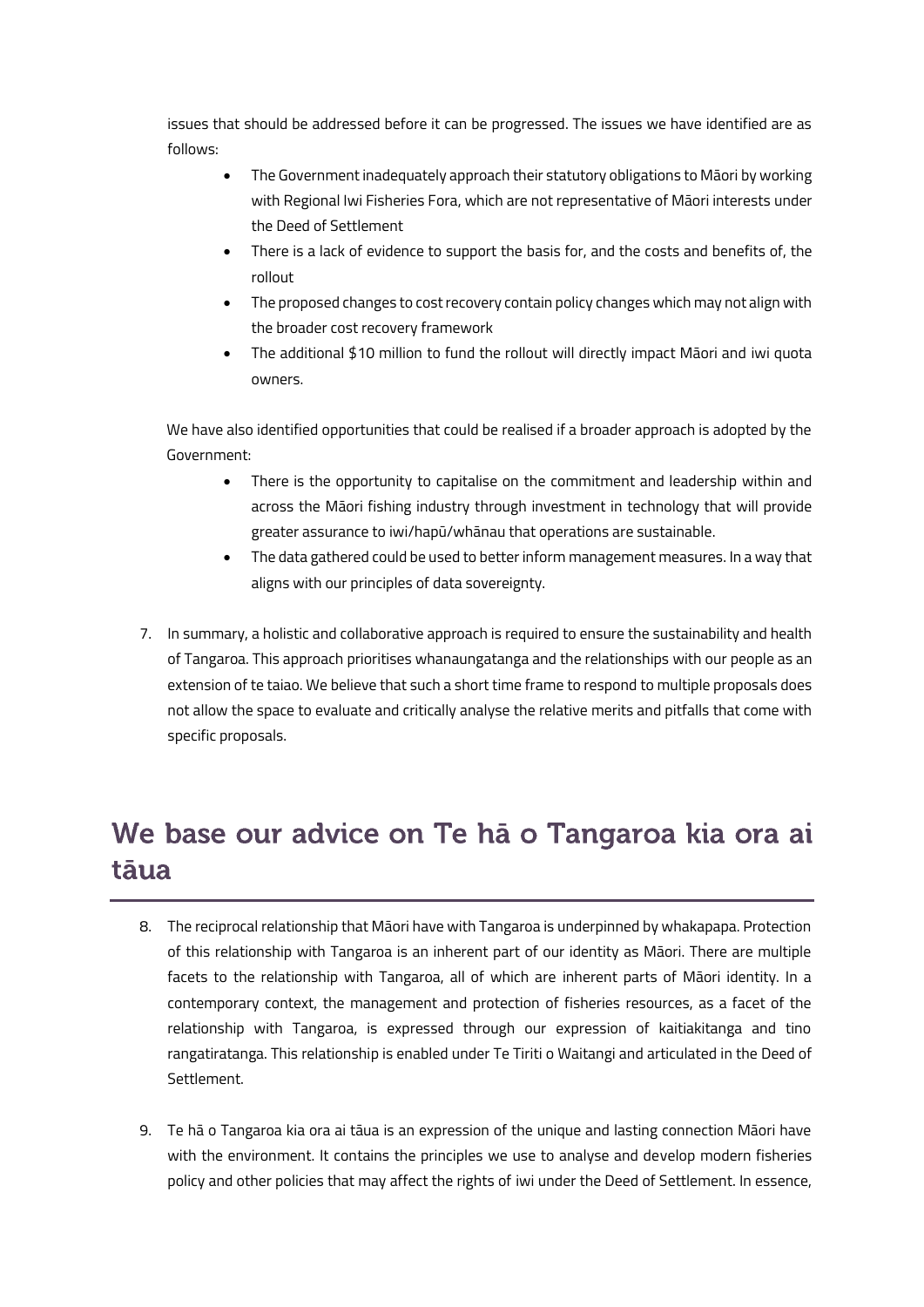Te hā o Tangaroa kia ora ai tāua highlights the importance of our whakapapa to Tangaroa, ultimately ensuring our mutual health and wellbeing.

10. In accordance with this view, "conservation" is part of "sustainable use". It is carried out to sustainably use resources to benefit current and future generations. The Fisheries Act's purpose is "to provide for the utilisation of fisheries resources while ensuring sustainability." The purpose and principles as defined in the Act echo elements of Te hā o Tangaroa kia ora ai tāua.

## Our advice on the wider rollout of onboard cameras

Notwithstanding the difficulties we have experienced with being involved with the camera initiative, we have identified four key issues that are highlighted below:

### **The Government approach statutory obligations to Māori by focussing on Regional Iwi Fisheries Fora, which are not fully representative of Māori interests**

- 11. Māori have a wide range of interests regarding the protection and sustainable use of their taonga. Fisheries New Zealand has compartmentalised and represented these interests in this consultation overly simplistically. For example, Māori customary commercial interests have been categorised separately and Māori customary non-commercial interests have been depicted as part of a Fisheries New Zealand's mandate – and delivered through Iwi Fisheries Fora. These fora were established by the then Ministry of Fisheries as part of a distinctly different approach.
- 12. This strategy of channelling "Treaty of Waitangi obligations" through the fisheries fora is in support of a view that Fisheries New Zealand considers only some fishing interests to be part of their obligations to Māori under either Te Tiriti o Waitangi or the Deed of Settlement. We do not buy into this divisive approach of separating our interests and further emphasise the need for the Government and its well-resourced agencies to work directly with iwi/hapū/whānau, the Settlement Entities (Moana New Zealand) and Māori owned fishing companies on mutually acceptable terms.

#### **There is a lack of evidence to support the wider rollout being either necessary or cost effective**

13. We note that the proposal commits outcomes that extend beyond the information gathered in the proof of concept trial and consequently has promised more than can be delivered. Our concern is that the Government has developed this proposal without evidence, but rather is overly influenced by voices that have little or no appreciation of how the QMS works. Further, it is entirely silent on how fishing outside the QMS could benefit from the use of cameras – other than observing the capture (or non capture) of protected species by commercial operators. The case for the rollout seems to be based more on the proposition that Fisheries New Zealand consider that they now know how to run a camera system in a commercial setting. Rather than using the experience to date to consider the use of cameras in a cost-effective way and so ensure that the purpose of the Fisheries Act can be met.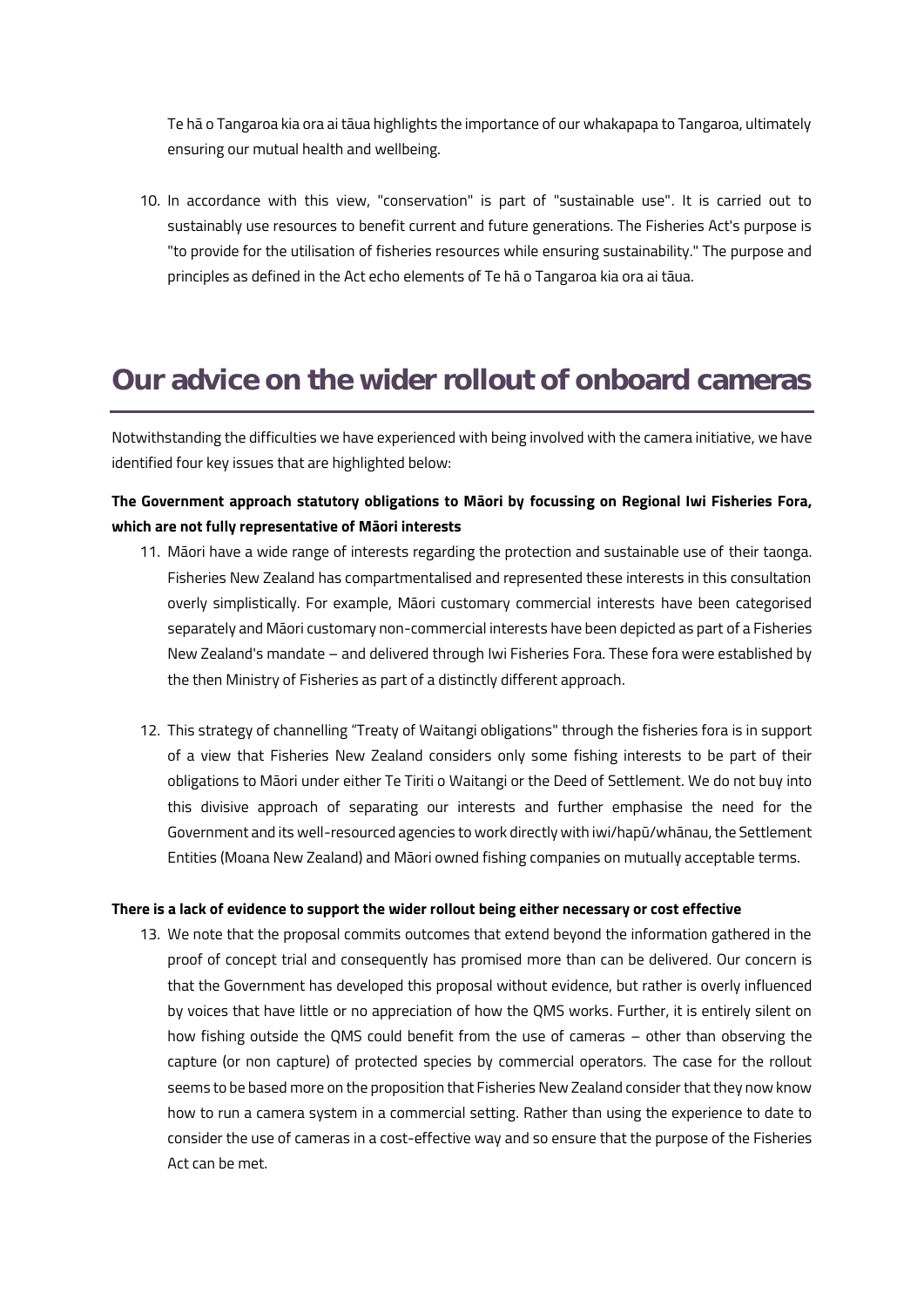- 14. The Cabinet decisions of earlier this year and the consultative documents both place considerable emphasis on the "proof of concept" for the rollout of cameras. Yet the rationale for that initiative was to check whether the industry claims that they were not catching Māui dolphins could be substantiated. In recovering footage on hard drive devices Fisheries New Zealand made it clear that they would inspect it for other compliance-related reasons. It is our understanding that to date there has been no follow up action as a result of viewing that footage implying that the concerns over both misreporting of protected species and wider non-compliant behaviour regarding the handling of QMS stocks have yet to be substantiated. This suggests to us it is time to pause and reassess.
- 15. If the focus on an extended rollout of cameras is to validate QMS species being retained on the vessel in situations where the law prevents them from being returned to the sea, then that justification requires further and careful evaluation. The recent emergence of the catch balancing forum as a critical step in evaluating the reasons behind catch not being balanced by ACE has not been taken into account. This highlights the lack of consideration of key policy settings before the conclusion that cameras are a cost-effective and necessary compliance option can be reached.
- 16. We see considerable merit in pursuing this line of investigation before investing in an expensive and extensive exercise requiring the further rollout of cameras across the inshore and highly mitigatory species fleets. Te Ohu Kaimoana is aware of discussions being held with other jurisdictions over the way cameras could be used to improve compliance. Rather than being included in those conversations, Te Ohu Kaimoana has had to follow up on its own behalf. It has become clear to us that the experience from other jurisdictions has limited carry over to the situation in Aotearoa given the focus placed on QMS management here.
- 17. In the meantime, despite a non-statutory requirement, Moana New Zealand is an early adopter of digital monitoring to generate better information for fisheries management. This is a positive indication of how the wider use of cameras could occur. Moana New Zealand fulltime contract trawlers have been carrying cameras for the past eight years and long-term are keen to support a fishery which provides confidence around what is happening on the water. There is a clear net benefit for deployment in these situations being identified. It speaks to the responsibilities that go with the rights that the Māori fishing industry have in actively ensuring the sustainable utilisation of fisheries resources.
- 18. However, decisions are not yet forthcoming on key factors such as who pays for the equipment, it's installation and maintenance, data transfer, monitoring of the footage, who has access to the footage and for what purpose. We welcome a dedicated focus on these key issues to enable sound decision making.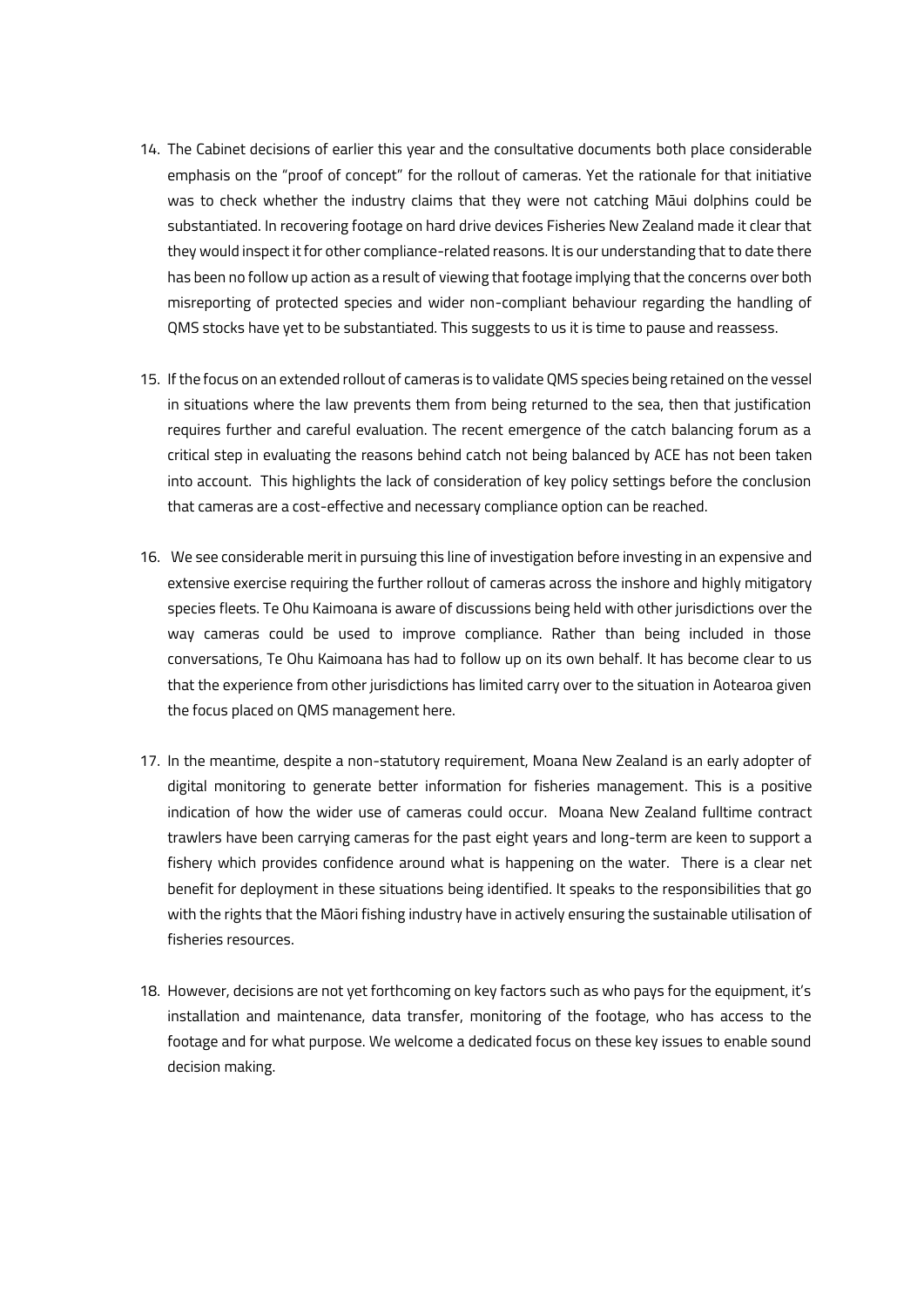## **The proposed changes to cost recovery contain policy changes that may not align with the cost recovery framework as adopted following the signing of the Deed of Settlement**

- 19. We are concerned that this consultation is in part dependent on what was going to be a concurrent first principles review of the fisheries cost recovery framework. The consultation document notes that an overarching cost recovery review is expected in late 2021. However, this timeline has been delayed and so there is no longer any connection between the two initiatives.
- 20. Further, we note that proposed changes to the cost recovery framework may require retrospective changes to legislation to ensure the approach is consistent with the law. The changes were expected to be set out in a Fisheries Amendment Bill scheduled to be introduced to Parliament before the end of the year, but this too has been delayed. However, the regulatory proposals that connect to the review of cost recovery and amendments to the Act are proceeding. This approach does not seem to be constitutionally sound and the lack of an open discussion over how the wider approach works to meet Te Tiriti and Deed of Settlement obligations is problematic.

#### **The additional \$10 million to fund the rollout will directly impact Māori and iwi quota owners**

- 21. Fisheries New Zealand has estimated an additional \$10 million would be cost recovered from quota owners over the first four years of the rollout using a phased-in approach. This is on top of the \$35 million recovered annually from the fishing industry. Beyond the first four years, Fisheries New Zealand has estimated that a further \$8 million per annum of cost recovered funds will be needed to fund cameras. This will contribute to the minimum \$15 million needed per annum estimated for camera operating costs. We note that all these costs are estimates and that any further increases would be charged to industry and consequently quota owners. The proposed additional cost recovered funds will directly impact Māori and iwi quota owners.
- 22. As a result of increasing the cost recovered levies to install, operate, and maintain onboard cameras will directly impact the value of quota and settlement assets. Our view is that any impacts to the capital value of settlement assets critically undermine what was agreed upon by Māori and the Crown through the 1992 Fisheries Deed of Settlement. Therefore, we advise that if the Government decides to proceed with this approach, further discussions with Settlement entities need to be conducted.

In addition to the four key concerns outlined above, we have two further observations that we consider to be appropriate to this consultation:

## **Commitment and leadership of fishing industry to invest in technology that provides greater assurance to iwi/hapū/whānau that operations are sustainable**

23. The feedback we receive from iwi/hapū/whānau is that they are concerned about the health of Tangaroa and that they seek to remedy the multiple impacts that cause degradation to the moana. To the extent that this concern relates to extractive activities, this could be addressed in the first instance by showcasing the practices of Māori/iwi owned fishing companies who have a connection to Te Ao Māori. For instance, through Te hā o Tangaroa as an ethic that governs commercial fishing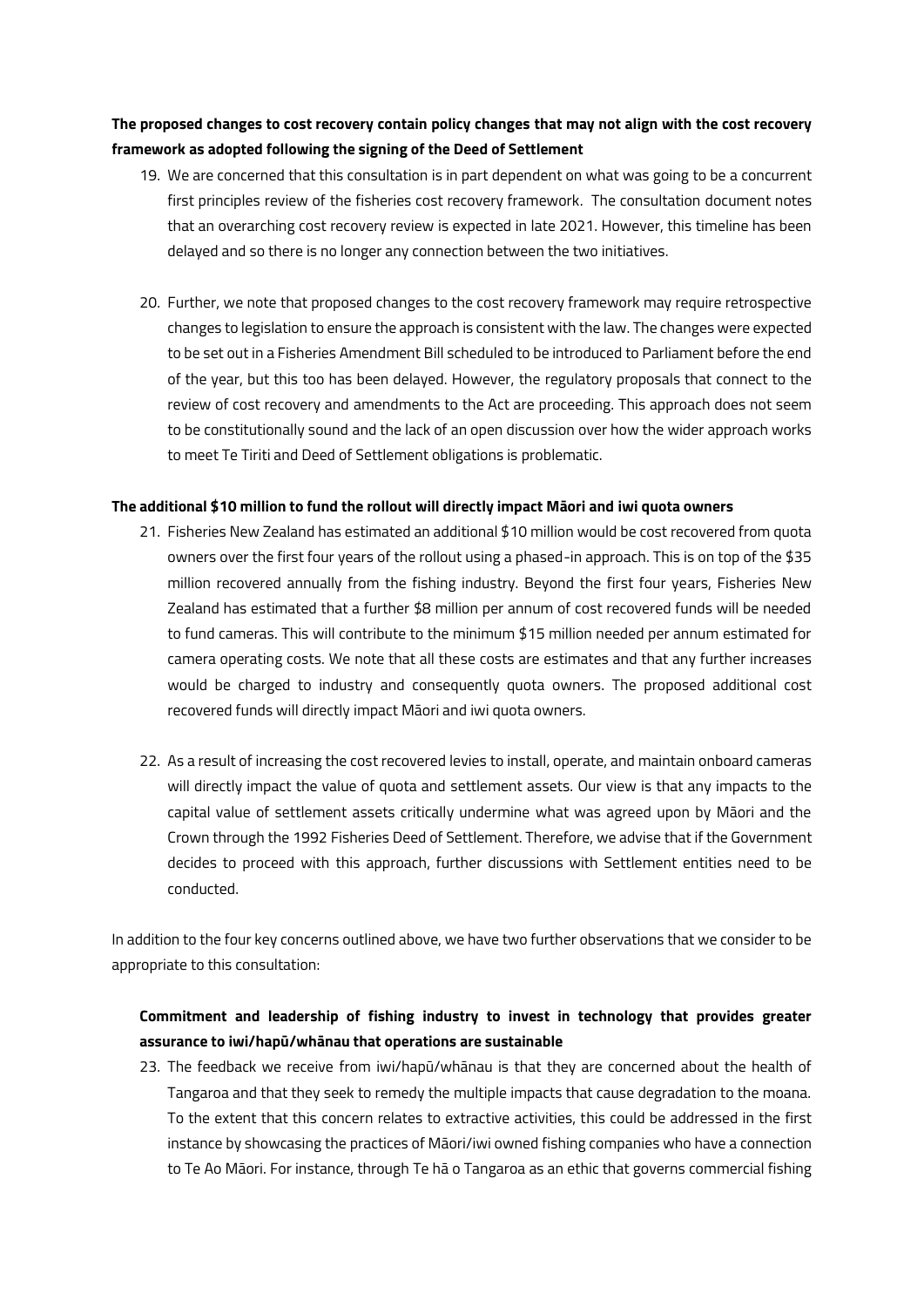practices. In that case, investing in technology that could monitor the sustainability of fishing practices is a means of mitigating and remedying the impacts observed by iwi/hapū/whānau. Supporting such an approach could further embed Te hā o Tangaroa into commercial operations, but it does not require a myopic focus on top-down approaches to achieve that.

24. The leadership of Moana New Zealand, a commercial fishing business owned 100% by iwi, who have used cameras onboard its vessels for the last eight years is an important part of this process moving forward and requires its experiences to be documented in order to inform the right decision making and outcomes.

#### **The data gathered could be used to inform management measures**

25. We note that the approach set out in the consultation document lays claim to aspirational goals that explore the potential of cameras on boats in the context of technological advancement. We believe that if executed to the extent where data on individual fish within the catch are collected from fishing events this could have wider uses. Fisheries New Zealand recognise this and signals that it intends to use artificial intelligence to first trial, and potentially implement, such an approach. While far from being seen as a practical initiative at this point in time, we encourage further evaluation of this potential. This must be approached collaboratively and be cognisant of issues with indigenous data sovereignty. We refer the Government and its agencies to Te Mana Raraunga's Principles of Māori Data Sovereignty and suggest it should govern the Government's approach to managing that data $^1$ .

Nāku noa, nā

ttelled

Lisa te Heuheu **Te Mātārae**

<sup>1</sup>**Te Mana Raraunga** (2018). **Principles of Māori Data Sovereignty**. Retrieved from https://www.temanararaunga.maori.nz/nga-rauemi